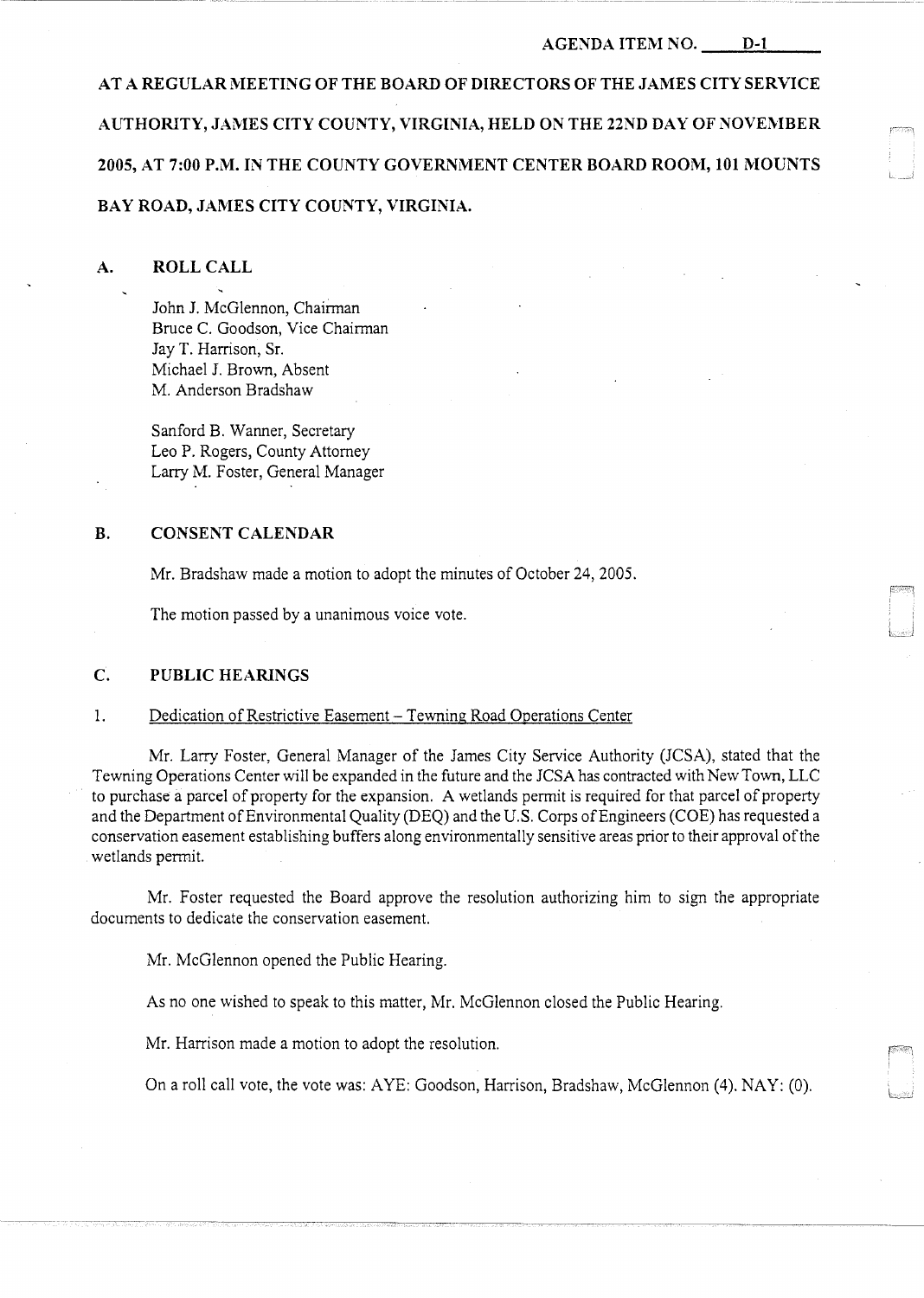## **RESOLUTION**

## DEDICATION OF RESTRICTIVE EASEMENT -

#### TEWNING ROAD OPERATIONS CENTER

- WHEREAS, the James City Service Authority (JCSA) purchased a parcel of property from the Casey family approximately four years ago; and
- WHEREAS, the JCSA is under contract to purchase a seven  $+/-$  acre parcel from New Town, LLC that is located immediately adjacent to the parcel purchased from the Casey family; and
- WHEREAS, the parcel that is under contract requires a wetlands permit from the Virginia Department of Environmental Quality (DEQ) and the U.S. Corp of Engineers (COE); and
- WHEREAS, the DEQ and COE have requested that a conservation easement establishing buffers along environmentally sensitive areas prior to their approving the wetlands permit; and
- WHEREAS, the buffers will not limit the development potential of the parcel.

NOW, THEREFORE, BE IT RESOLVED by the Board of Directors of the James City Service Authority, James City County, Virginia, authorizes the General Manager to sign the necessary documents to establish the conservation easement referenced above and identified on a plat dated September 9, 2005, prepared by AES Consulting Engineers.

#### 2. Abandonment of Easement - Berton J. Roth - 112 Winged Foot

Mr. Foster stated that a sewer line located on Betron J. Roth's property at 112 Winged Foot has been relocated and is no longer needed, and requested the Board approve the resolution abandoning the sewer easement located on Mr. Roth's property that is no longer needed.

Mr. McGlennon opened the Public Hearing.

. J

As no one wished to speak to this matter, Mr. McGlennon closed the Public Hearing.

Mr. Harrison made a motion to adopt the resolution.

On a roll call vote, the vote was: AYE: Goodson, Harrison, Bradshaw, McGlennon (4). NAY: (0).

#### **RESOLUTION**

#### ABANDONMENT OF EASEMENT - BERTON J. ROTH - 112 WINGED FOOT

WHEREAS, the sewer line located on Mr. Berton J. Roth's property at 112 Winged Foot has been relocated and is no longer needed; and

WHEREAS, Mr. Roth has requested that the James City Service Authority unencumber his property by abandoning the original easement.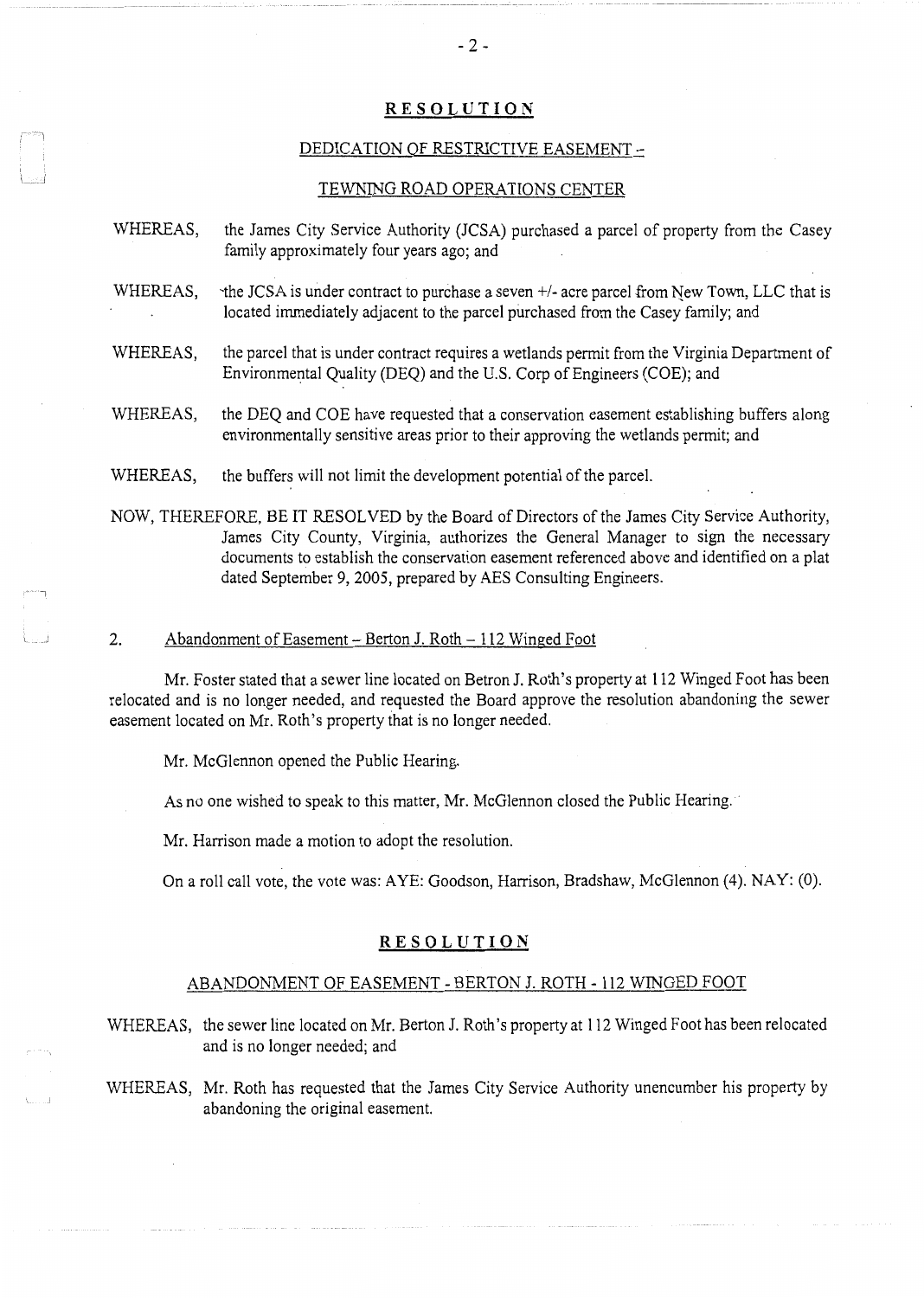NOW, THEREFORE, BE IT RESOLVED that the Board of Directors of the James City Service Authority, James City County, Virginia, hereby authorizes the General Manager to sign the appropriate documents to abandon the sewer easement located on Mr. Roth's property and identified on a plat dated September 28, 2005, and prepared by AES Consulting Engineers.

#### 3. Dedication of Drainage Easement - Tewning Road Operations Center

Mr. Foster stated that a drainage issue exists at the common property boundary of the James City Service Authority and Norman Sawyer's property on Ironbound Road, and requested the Board approve the resolution authorizing the dedication of drainage easement to Mr. Sawyer.

Mr. Foster stated that Mr. Sawyer's offer to install a storm drainage pipe to address the drainage problem will be of mutual benefit; the JCSA will not compensate Mr. Sawyer for the drainage improvements; and Mr. Sawyer will not compensate the JCSA for the easement.

Mr. McG!ennon opened the Public Hearing.

As no one wished to speak to this matter, Mr. McGlennon closed the Public Hearing.

Mr. Harrison made a motion to adopt the resolution.

On a roll call vote, the vote was: AYE: Goodson, Harrison, Bradshaw, McGlennon (4). NAY: (0).

### **RESOLUTION**

#### DEDICATION OF DRAINAGE EASEMENT -

#### TEWNING ROAD OPERATIONS CENTER

- WHEREAS, a drainage issue exists at the common property boundary of the James City Service Authority and Mr. Norman Sawyer's property that is located on Ironbound Road; and
- WHEREAS, Mr. Sawyer has requested that the James City Service Authority dedicate a 15-foot by 35-foot drainage easement as defined on a plat prepared by AES Consulting Engineers dated September 9,2005;and
- WHEREAS, addressing the drainage problem will be of mutual benefit to Mr. Sawyer and the James City Service Authority.
- NOW, THEREFORE, BE IT RESOLVED by the Board of Directors of the James City Service Authority, James City County, Virginia, authorizes the General Manager to sign the appropriate documents to dedicate the easement to Mr. Norman Sawyer.

# **D. BOARD CONSIDERATION**

-· ------ ---

# 1. Budget Amendments - FY 2006 Capital Improvement Program

Mr. Robert H. Smith, Assistant Manager of the James City Service Authority (JCSA), requested the Board adopt the resolution authorizing amendments to the JCSA Capital Improvements Program (CIP) for the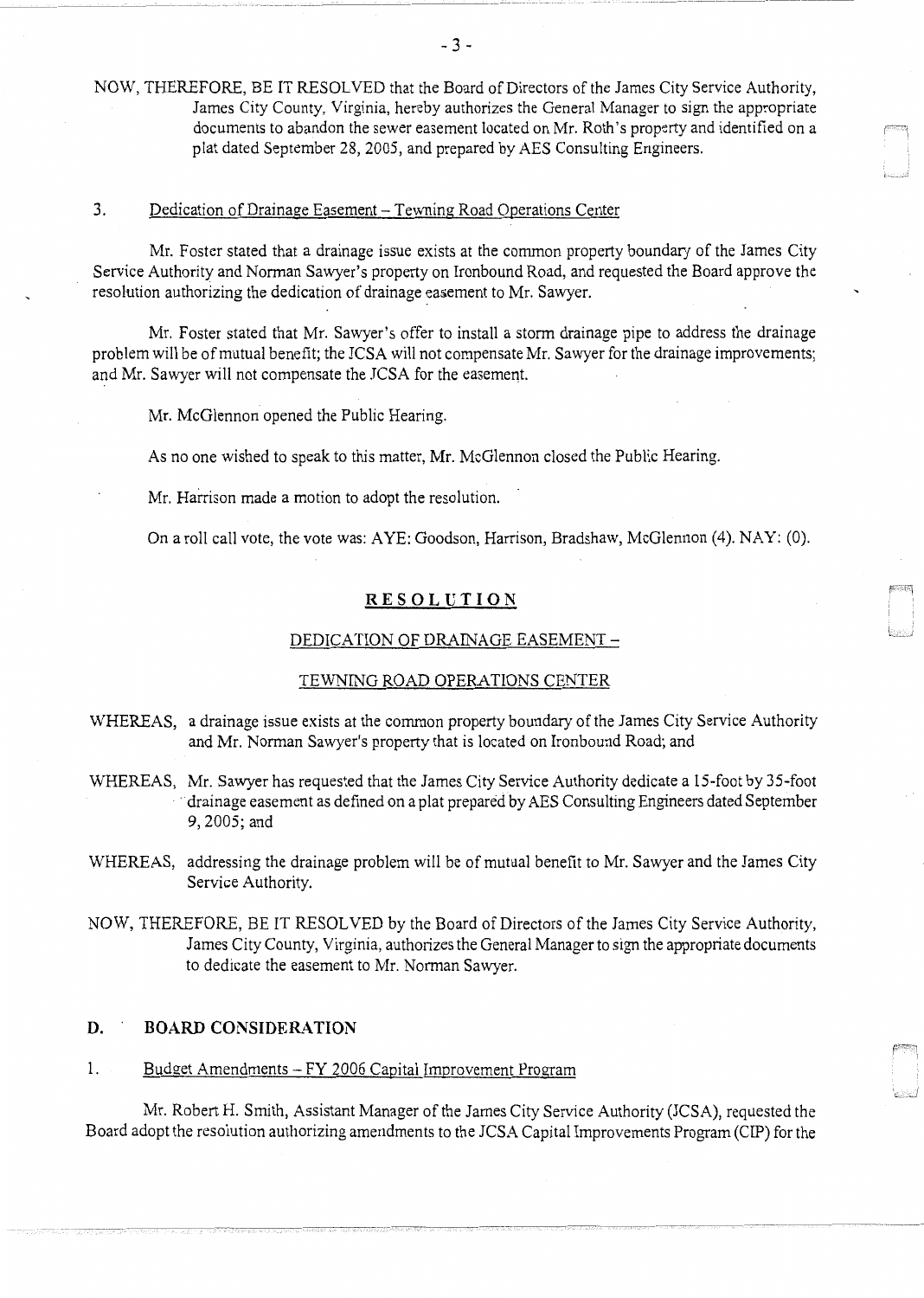accelerated upgrade of the Five Forks Water Treatment Facility (FFWTF) to increase the facility to its ultimate capacity of 5.0 mgd and to handle the peak demands in the summer months.

Mr. Bradshaw inquired if the use of funds to accomplish this item will delay any other projects.

Mr. Foster stated that it would delay other projects but that staff felt that this project was of greater urgency. The delayed projects will be reprogranuned and will not impact a critical need.

Mr. McGlennon inquired if the water usage demands will reach the capacity of the plant earlier than expected.

Mr. Foster stated that in recent projections for water usage demands, we are on target; however, staff will monitor increased development and related water usage and advice the Board as appropriate.

Mr. Harrison made a motion to adopt the resolution.

On a roll call vote, the vote was: AYE: Goodson, Harrison, Bradshaw, McGlennon (4). NAY: (0).

## **RESOLUTION**

#### BUDGET AMENDMENTS - FY 2006 CAPITAL IMPROVEMENTS PROGRAM

WHEREAS, the Board of Directors of the James City Service Authority desires to fund the upgrade of the Five Forks Water Treatment Facility (FFWTF).

NOW, THEREFORE, BE IT RESOLVED by the Board of Directors of the James City Service Authority, James City County, Virginia, hereby adopts the funding transfers and the funding appropriation as shown below:

|                                      | FY 2006 CIP        |
|--------------------------------------|--------------------|
| <b>Account Name</b>                  | Amount of Transfer |
|                                      |                    |
| W-1 Facility Rehabilitation          | \$125,565.39       |
| Interconnections with Williamsburg   | 50,000.00          |
| St. George's Pressure Reducing Valve | 173,738.88         |
| Water Tank Ventilation               | 160,000.00         |
| Water Tank Demolition                | 40,000.00          |
| Riverview Plantation Waterline       | 200,000.00         |
| School Lane Sewer                    | 200,000.00         |
| Total                                | \$949,304.27       |
| And transferred to:                  |                    |
| FFWTF (Second Phase)                 |                    |

1. The following amounts are to be transferred from:

2. The following amount is appropriated as indicated below:

 $-4-$